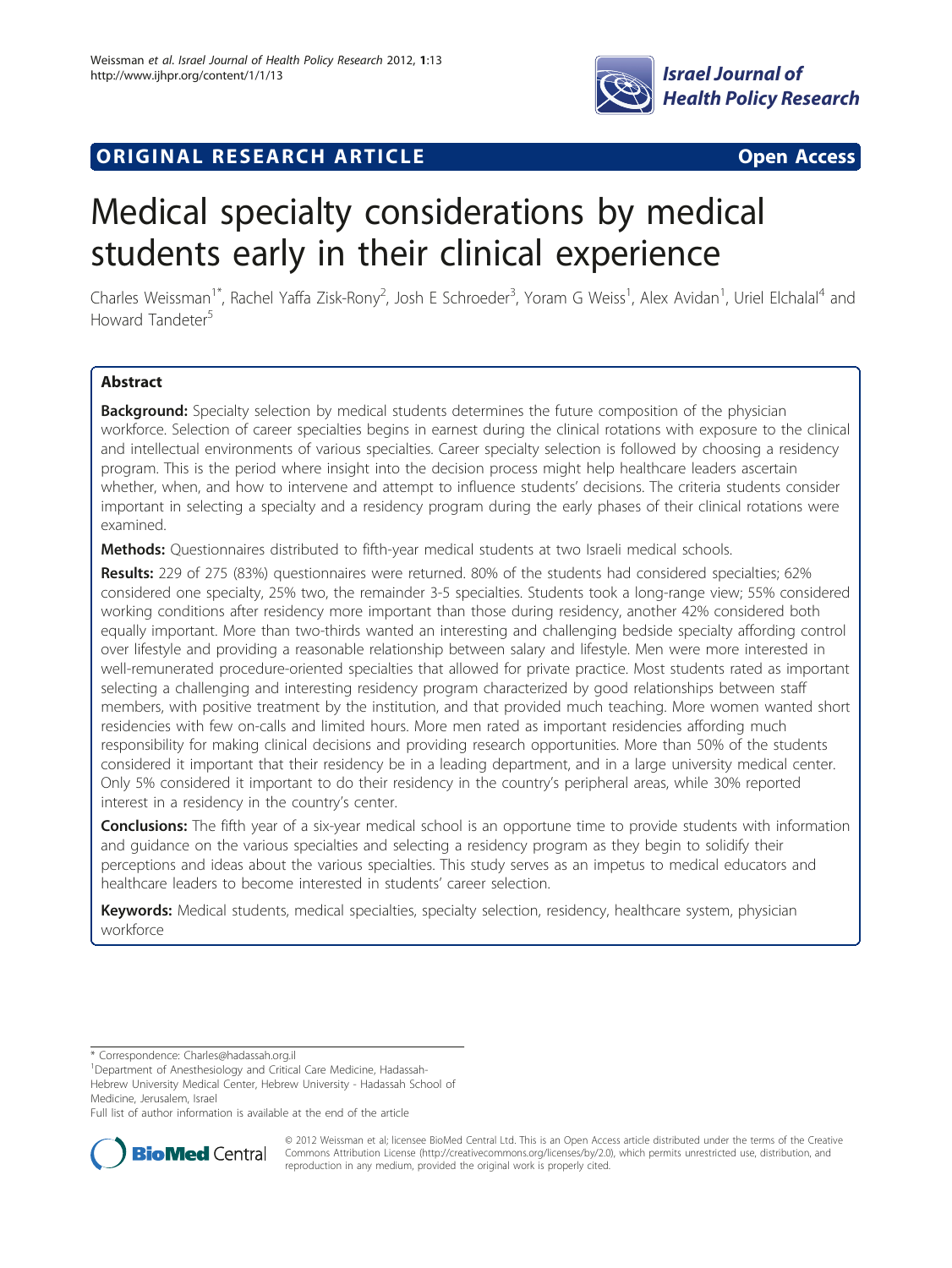## Introduction

Many students enter medical school with some idea of which medical specialty they wish to pursue [[1](#page-9-0)-[3\]](#page-9-0). However, the selection process begins in earnest during their clinical rotations when they are exposed to the clinical and intellectual environments of the various specialties. Choosing a career specialty is then followed by selecting a residency program. Much of the research performed on the medical specialty selection process has generally focused on students before or immediately upon beginning medical school, on students in their final year of medical school, or interns. A unique aspect of this study is that relatively few studies, and no Israeli ones, have examined the early clinical experience, defined as the fourth and fifth years in six-year programs and the third year in four-year programs. The early clinical experience is the first time most students have experienced the clinical arena. It is a period when initial impressions are made about the practical aspects of medical practice and also about the various specialties. Therefore, gaining insight into students' criteria for selecting medical specialties and residency programs during this period might provide an understanding of the nature of the early decision process. This information should be important for healthcare system leaders since specialty selection determines the future composition of the physician workforce. This improved understanding of the selection processes should also help these leaders ascertain whether, when, and how to intervene in an attempt to influence these decisions. The early clinical experience is likely an opportune time to begin such interventions because upon starting medical school up to 82% of students indicate interest in a specific specialty, but only 20-45% ultimately choose a residency in that specialty [[4\]](#page-9-0). Others have shown that up to 80% change their specialty preferences from the time they take their medical school entrance examination until their final year of medical school [[5\]](#page-9-0).

Influencing students' choice of medical specialties may be especially important in Israel where there is a maldistribution of physicians among the various specialties. Notably, specialties such as ophthalmology and plastic surgery enjoy much popularity, while anesthesiology and general surgery are suffering existential shortages [[6,7](#page-9-0)]. Residency program selection is also important since it can determine the geographic distribution of the physician workforce. In many instances the location of the residency program is a major determinant of where a young physician will decide to practice [[8\]](#page-9-0).

Under the Israeli six-year medical school curriculum, students begin their clinical experience in the fourth year. This initial experience involves rotations in internal medicine, pediatrics, and, in some schools, general surgery, while the fifth year includes rotations in additional specialties, such as psychiatry and obstetrics/gynecology. We performed a study exploring various aspects of the selection process among fifth-year students. Our aim was to investigate the criteria students consider important in their choices of both a specialty and a residency program at this point in their clinical experience. These data were used to determine whether the fifth year of medical school was an appropriate time to begin counseling students as to their career specialty selection.

# Methods

We designed a questionnaire to examine various aspects of the medical specialty selection process. This was performed by examining the contemporary literature about specialty and residency program selection. The questionnaire included multiple choice questions, free-text questions, and 5-point Likert scales. In addition to demographic information, the questionnaire elicited information on (1) reasons for choosing a medical career {12 items}; (2) whether they had already considered a specialty for their residency and, if so, which specialty (free text); (3) criteria for choosing a career specialty {15 items}; (4) criteria for choosing a residency program {17 items}; and (5) considerations on where to undergo residency training {9 geographic and hospitalrelated characteristics}.

After two small (15 students) preliminary studies designed to identify problems and test the user-friendliness of the questionnaire, the questionnaires were distributed to the fifth-year classes of the Hebrew University - Hadassah School of Medicine in Jerusalem during the 2008-2009 and 2009-2010 school years, and the 2009-2010 school year of the Ben-Gurion University Joyce and Irving Goldman School of Medicine in Beer-Sheva.

An *a priori* decision was made to separately analyze and compare the data from male and female students. This decision was based on prior research demonstrating significant gender differences associated with specialty selection [[9](#page-9-0)]. The responses to multiple choice questions are presented as frequency distributions. For presentation, the two positive and two negative points of the 5-point Likert scales were combined and positive, neutral, or negative points reported. For statistical analysis all 5 points were used.

The reasons for choosing a medical career, criteria for specialty selection, and criteria for deciding on a residency program were subject to factor analysis using varimax rotation with factors having eigenvalues of  $\geq 1.0$ . For continuous data differences between the male and female data, analysis used paired 2-tailed t-tests. Categorical data were analyzed using  $\chi^2$  tests. Cohen's  $\kappa$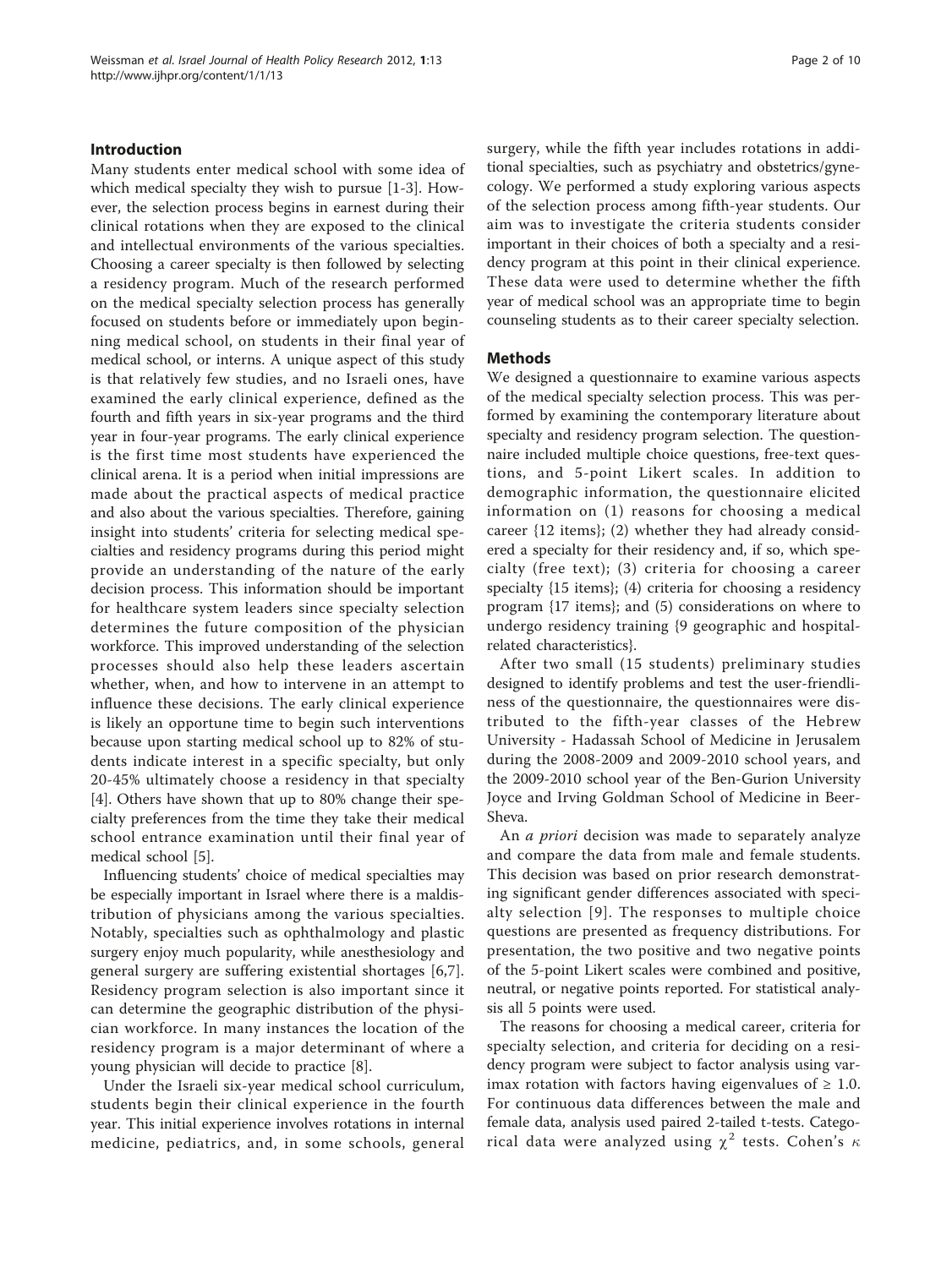statistic was used to examine the concordance between similar questions within the questionnaire. Logistic regression analysis was used to determine the characteristics of the students who had not identified a specialty for residency. Data analysis was performed using Microsoft Excel (Redmont, WA) and Systat 12 (San Jose, CA).

The Institutional Review Board of the Hadassah Medical Organization approved this study.

# Results

Two hundred twenty-nine of 275 (83%) questionnaires were returned (175 of 200 from the Hebrew University - Hadassah School of Medicine; 54 of 75 from the Ben-Gurion University Joyce and Irving Goldman School of Medicine). There were no significant differences between the replies from the students of the two medical schools. One hundred four of the respondents (45%) were female. The age distributions are shown in Figure 1a. One hundred fifty-one students (66%) were single, 76 (33%) were married (35 had children), and the remaining 2 were widowed or divorced. The married students were older (Figure [2](#page-3-0)). Twenty-eight percent of the women and 37% of the men were married. Twentythree of the men and 12 of the women had children. The reasons that the students chose to study medicine are shown in Table [1](#page-3-0).

Eighty percent of the students (85% of the women and 75% of the men,  $p < 0.03$ ) had already considered specialties for their residency. Sixty-two percent reported considering one specialty, 25% reported two, 11% reported three, and the remainder 4-5 specialties. Details of the specialties are found in Table [2.](#page-3-0) There was no age or marital status difference between those who had and had not considered a specialty. However, gender was a factor, with a significantly greater percentage ( $p < 0.04$ ) of those who had not considered a specialty being male (66%). Among the students who had considered a specialty only 52% were male. This was also reflected by the results of logistic regression where female gender was significantly associated with having considered a specialty (odds ratio 2.64 [95% CI: 1.042-6.391]  $p < 0.031$ ).

The criteria the students reported as being important/ very important when considering a specialty as a career are revealed in Table [3](#page-4-0) while Table [4](#page-4-0) reports the criteria considered important/very important when choosing a residency program. Logistic regression revealed that the married students were less likely to seek a specialty with time in the operating room (odds ratio 0.56 [95% CI: 0.37-0.84]  $p < 0.005$  and more likely to want a controllable lifestyle (odds ratio 1.54 [95% CI: 1.0-2.38]  $p \lt \sqrt{ }$ 0.05]. The analysis also showed that they were less likely to consider a residency in a specialty with much action (odds ratio 0.613 [95% CI: 0.44-0.84]  $p < 0.004$ ) or a leading department in the specialty (odds ratio 0.479 [95% CI: 0.30-0.76]  $p < 0.002$ ), but more likely to consider a residency with much responsibility (odds ratio 2.06 [95% CI: 1.301-3.28],  $p < 0.002$ ). In addition, when the students were asked which was more important when choosing a specialty, 55% answered working conditions after residency, 3% answered working conditions during residency, and 42% reported that both were equally important (Figure [3](#page-5-0)). The follow-up question showed that when deciding on a residency, the specialty (77%) was more important than the department (1%). The remaining students reported that both were equally important. Criteria for selecting the location of a

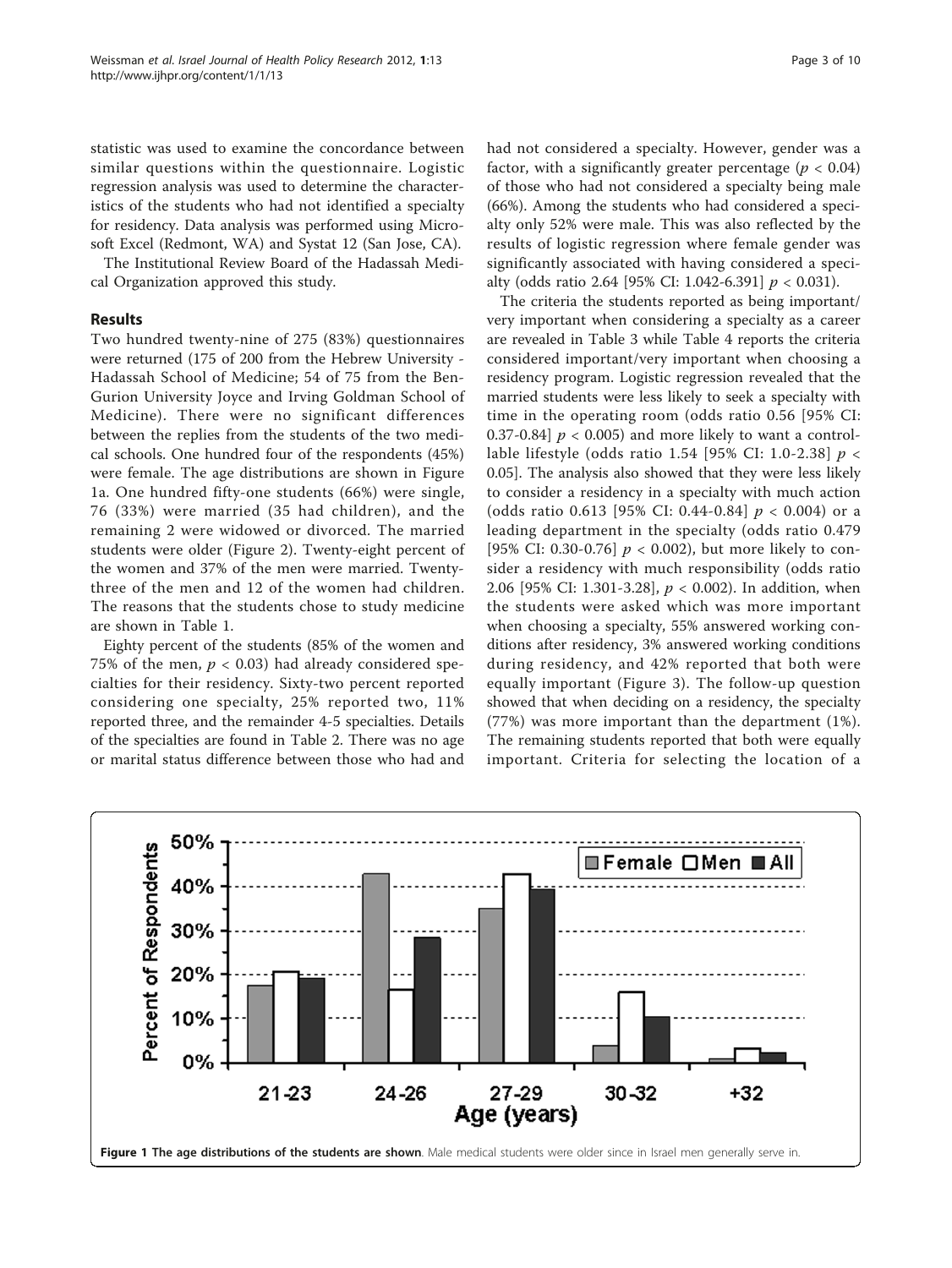<span id="page-3-0"></span>

residency are found in Table [5](#page-5-0) and preferred locations are found in Figure [4](#page-6-0).

More female than male students indicated interest in pursuing careers in pediatrics, internal medicine, and family medicine (Table 2). Furthermore, students interested in these specialties were more often married than those interested in other specialties (41% vs. 29%,  $p <$ 0.03). Both women and men interested in these specialties were less interested ( $p < 0.03$ ) in spending time in

Table 1 Reasons for Choosing a Medical Career.

| Question (factor) <sup>#</sup>       | All         | Women       | Men         |  |
|--------------------------------------|-------------|-------------|-------------|--|
|                                      | $(n = 229)$ | $(n = 104)$ | $(n = 125)$ |  |
| Helping patients                     | 74%         | 71%         | 78%         |  |
| The scientific basis of medicine (2) | 36%         | 40%         | 36%         |  |
| Employment security                  | 27%         | 23%         | 31%         |  |
| The profession's image               | 21%         | 13%         | 27%*        |  |
| Economic potential (1)               | 16%         | 11%         | 19%*        |  |
| Potential for family life (1)        | 14%         | 15%         | 13%         |  |
| Influence of a role model            |             |             |             |  |
| (family/friends) (3)                 | 13%         | 11%         | 15%         |  |
| Influence of previous studies        | 12%         | 14%         | 11%         |  |
| Opportunity to perform research (2)  | 12%         | 10%         | 14%§        |  |
| Influence of a role model            |             |             |             |  |
| (physician) (3)                      | 12%         | 11%         | 13%         |  |
| Illness of relative/friend           | 10%         | 17%         | 4%          |  |
| Previous employment experience       | 4%          | 5%          | 3%          |  |

Values are important/very important answers on a 5 point Likert Scale

vs. women: \* p < 0.001, § p < 0.03

‡ Factors are the results of the factor analysis performed on all the data

the operating room performing surgery/procedures or in a high paying specialty. They were also more likely to be interested in a residency in the peripheral (more rural) areas of the country ( $p < 0.05$ ). In addition, women students interested in primary care were less interested than the other women in having a controllable lifestyle  $(p < 0.005)$  or pursuing an interesting and challenging specialty ( $p < 0.02$ ). Male students interested in these specialties were less interested than other male students in a rapidly advancing specialty ( $p < 0.01$ ), having a private practice ( $p < 0.001$ ), or a residency with much "action" ( $p < 0.001$ ).

The concordance of the responses was examined by comparing answers concerning interest in performing research in the different sections of the questionnaire:

|  | Table 2 The Medical Students' Specialty Selection. |  |  |  |
|--|----------------------------------------------------|--|--|--|
|--|----------------------------------------------------|--|--|--|

| A THE MEGREAT SEGGENES SPECIALLY SERVICING |    |                  |    |                |  |
|--------------------------------------------|----|------------------|----|----------------|--|
| <b>Specialties</b>                         |    | WOMEN $(n = 86)$ |    | $MEN (n = 90)$ |  |
| <b>Pediatrics</b>                          | 36 | 42%              | 27 | 30%            |  |
| <b>Internal Medicine</b>                   | 21 | 24%              | 20 | 22%            |  |
| Gynecology                                 | 19 | 22%              | 9  | 10%            |  |
| Psychiatry                                 | 11 | 13%              | 5  | 6%             |  |
| <b>Neurology</b>                           | 6  | 7%               | 7  | 8%             |  |
| <b>Family Medicine</b>                     | 4  | 5%               | 4  | 4%             |  |
| Ophthalmology                              |    | 5%               | 3  | 3%             |  |
| Oncology                                   | 4  | 5%               | 0  | $0\%$          |  |
| Otolaryngology                             | 3  | 3%               | 3  | 3%             |  |
| Cardiology                                 | 2  | 7%               | 4  | 4%             |  |
| <b>Orthopedic Surgery</b>                  | 2  | 2%               | 7  | 8%             |  |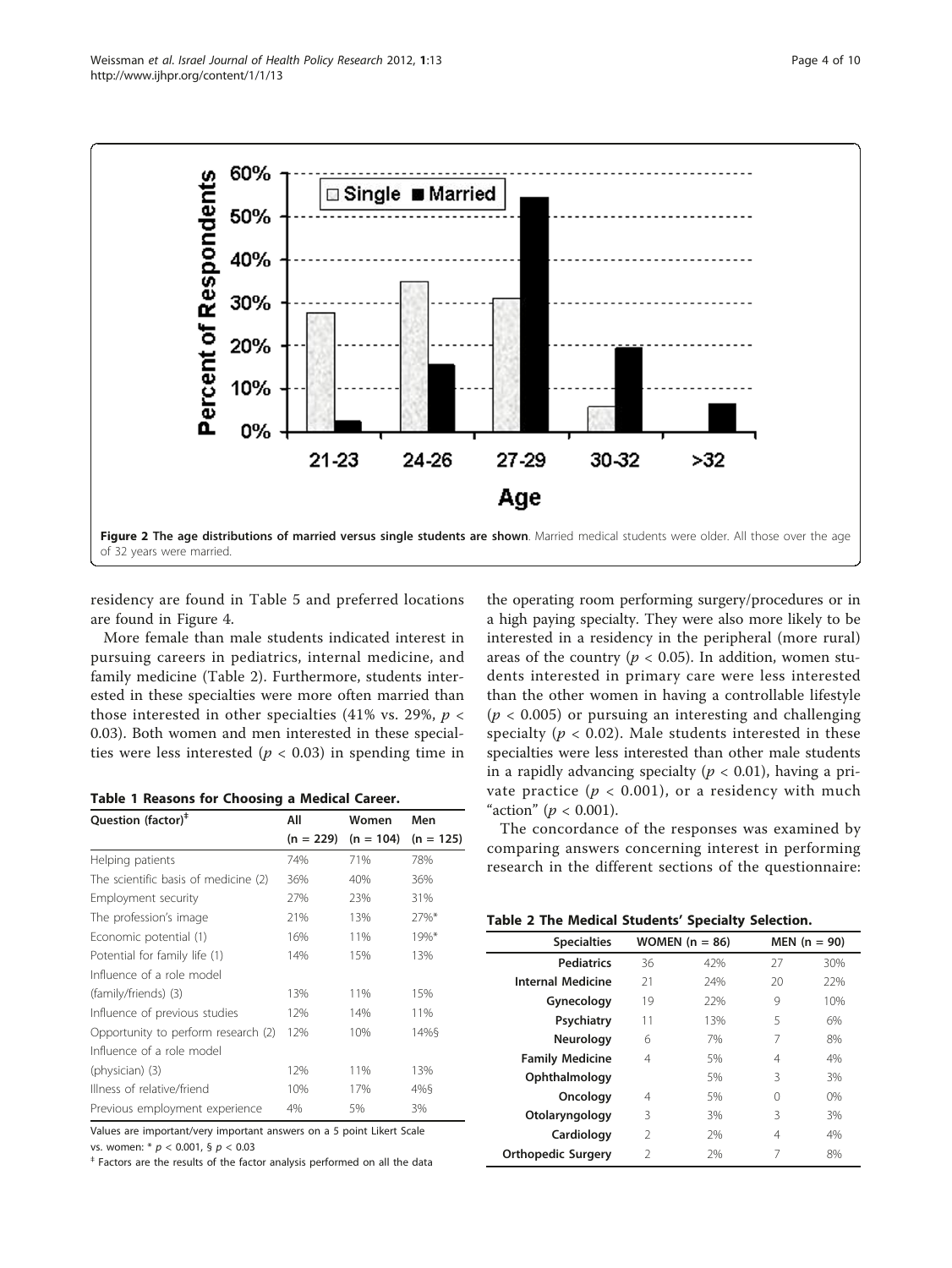<span id="page-4-0"></span>

| Table 3 Which of the Following will have a Positive Influence on your Selection of a Specialty as a Career? |  |
|-------------------------------------------------------------------------------------------------------------|--|
|-------------------------------------------------------------------------------------------------------------|--|

| Question (Factor) <sup>#</sup>                         | <b>ALL</b>  | <b>WOMEN</b> | <b>MEN</b>  |
|--------------------------------------------------------|-------------|--------------|-------------|
|                                                        | $(n = 229)$ | $(n = 104)$  | $(n = 125)$ |
| Interesting/challenging specialty (2) <sup>#</sup>     | 91.3%       | 90.0%        | 92.4%       |
| A reasonable relationship between salary/lifestyle (1) | 72.6%       | 72.0%        | 73.1%       |
| Bedside specialty                                      | 67.9%       | 72.7%        | 63.9%       |
| Control over lifestyle (1)                             | 67.0%       | 73.7%        | 61.3%       |
| A specialty that is rapidly advancing (2)              | 56.9%       | 53.5%        | 59.7%       |
| Independent practice (1)                               | 54.1%       | 52.0%        | 55.9%       |
| High paying specialty (1)                              | 49.5%       | 41.4%        | 56.3%*      |
| Opportunity for private practice (1)                   | 47.5%       | 41.0%        | 52.9%*      |
| Performing surgery/procedures (3)                      | 46.1%       | 35.0%        | 55.5%*      |
| Much teamwork (2)                                      | 36.7%       | 36.0%        | 37.3%       |
| Time in the operating room (3)                         | 32.6%       | 22.0%        | 41.5%*      |
| Opportunity to perform research(2)                     | 29.8%       | 28.0%        | 32.5%§      |
| Work only during the daytime                           | 28.4%       | 40.0%        | 18.6%*      |
| Work only in the hospital                              | 13.8%       | 14.3%        | 13.4%       |
| Specialties classmates choose (4)                      | 0.5%        | $0.0\%$      | $0.9\%$ *   |

Values are important/very important answers on a 5 point Likert Scale

vs. women: \* p < 0.005, § p < 0.04

‡ Factors are the result of the factor analysis performed on all the data

Reasons for choosing a medical career (Table [1\)](#page-3-0) opportunity to perform research vs. positive influence on specialty selection; (Table [2\)](#page-3-0) - performing research: (Cohen's  $\kappa$  = 0.78); and positive influence on residency selection (Table 3): (Cohen's  $\kappa = 0.83$ ). The relationship between the latter two answers was  $\kappa$  = 0.90. Cohen's  $\kappa$ was 0.77 between whether the students were looking for a career specialty with a controllable lifestyle or whether their residency program should afford a controllable lifestyle.

# Discussion

Already in their fifth year of medical school, Israeli students displayed definite opinions about criteria they

| ?Table 4 Which of the Following will have a Positive Influence on your Selection of a Residency Program |  |  |
|---------------------------------------------------------------------------------------------------------|--|--|
|---------------------------------------------------------------------------------------------------------|--|--|

| Question (Factor)‡                                           | <b>ALL</b>  | <b>WOMEN</b> | <b>MEN</b>  |
|--------------------------------------------------------------|-------------|--------------|-------------|
|                                                              | $(n = 229)$ | $(n = 104)$  | $(n = 125)$ |
| Good relationships with attendings (3)‡                      | 91.2%       | 93.9%        | 89.1%       |
| Good relationships between residents (3)                     | 89.0%       | 90.9%        | 87.4%       |
| Interesting and challenging residency                        | 86.8%       | 82.0%        | 90.8%       |
| Residency with much resident teaching (3)                    | 82.9%       | 85.9%        | 80.5%       |
| Leading department in the specialty (4)                      | 72.6%       | 72.0%        | 73.1%       |
| Control over lifestyle (1)                                   | 63.9%       | 71.0%        | 58.0%§      |
| A specific location within Israel                            | 60.7%       | 66.0%        | 56.3%       |
| A large university hospital (4)                              | 57.1%       | 54.0%        | 59.7%       |
| Much responsibility/Make clinical decisions on their own (2) | 51.6%       | 45.0%        | 57.1%§      |
| Working hours known from the start (1)                       | 49.1%       | 57.6%        | 42.0%§      |
| A residency with much "action" (2)                           | 42.9%       | 36.0%        | 48.7%§      |
| Residency with limited hours (1)                             | 31.5%       | 39.0%        | 25.2%*      |
| A residency with few on-calls (1)                            | 29.2%       | 37.0%        | 22.7%*      |
| Opportunity to perform research                              | 23.3%       | 20.0%        | 26.1%§      |
| Short residency $(< 4.5$ years) (1)                          | 20.6%       | 26.0%        | 16.1%*      |
| Work under pressure (2)                                      | 17.4%       | 16.0%        | 18.5%       |
| Hospital in the country's periphery (4**)                    | 4.6%        | 6.1%         | 3.4%        |

Values are important/very important answers on a 5 point Likert Scale

vs. women: \* p < 0.005, § p < 0.04

‡ Factors are the result of the factor analysis performed on all the data

\*\* a reciprocal (negative) member of factor #4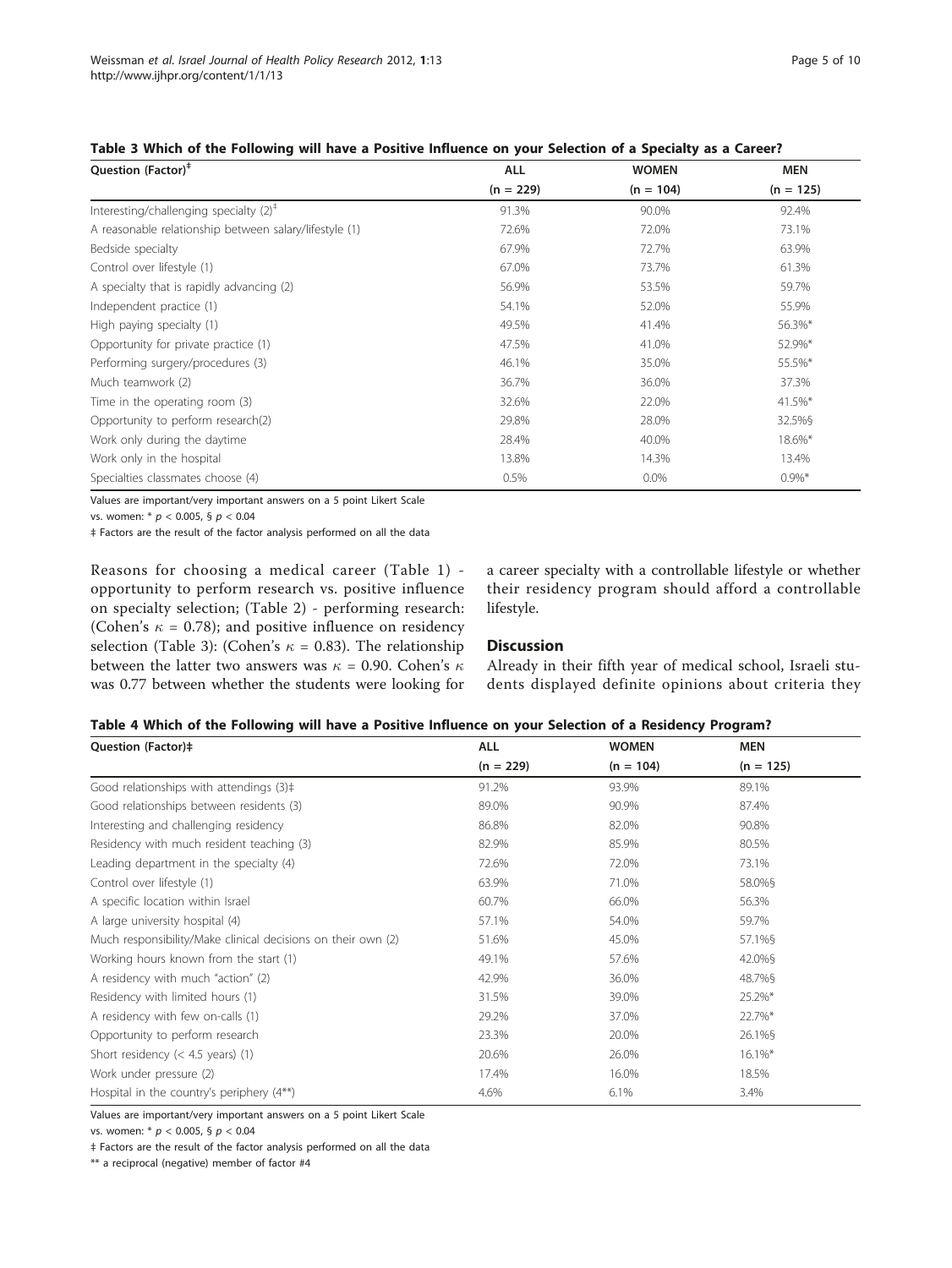<span id="page-5-0"></span>

would use for selecting residencies and specialties. Furthermore, some of the specialty and residency program selection criteria deemed important/very important by the Israeli students, such as the interest among both male and female students in choosing specialties and residency programs affording controllable lifestyles, have also been rated as important criteria by students in other countries [\[10](#page-9-0)]. In addition, 80% of the fifth year students had thought of career specialties, although over a third of them were considering more than one specialty. Whether these fifth-year interests translate into final choices needs to be determined, since some studies have shown that interests and attitudes expressed during

|            | Table 5 Considerations when Choosing a Location for |  |  |
|------------|-----------------------------------------------------|--|--|
| Residency. |                                                     |  |  |

|                                                         | <b>ALL</b>     | <b>WOMEN</b>   | <b>MEN</b>     |
|---------------------------------------------------------|----------------|----------------|----------------|
|                                                         | $(n =$<br>229) | $(n =$<br>104) | $(n =$<br>125) |
| Excellence of medical center                            | 88.7%          | 75.8%          | $96.2\%$ *     |
| General quality of life                                 | 71.3%          | 75.8%          | $64.8\%$ *     |
| Positive treatment by the institution                   | 71.3%          | 73.7%          | $65.7\%$ *     |
| Employment location of significant other                | 69.2%          | 66.3%          | 68.6%          |
| Availability of a residency position                    | 59.0%          | 54.7%          | 60.0%          |
| Close to family: parents/significant<br>other's parents | 49.2%          | 47.4%          | 48.6%          |
| Close to the county's center                            | 31.8%          | 32.6%          | 29.5%          |
| Location of children's/significant other's<br>studies   | 27.7%          | 31.6%          | 31.4%          |
| Location of medical school                              | 10.3%          | 10.5%          | 9.5%           |

vs. women: \* p < 0.005

the initial years of medical school are not necessarily translated into final choices [[11\]](#page-9-0). In Israel a rotating internship year is required to obtain an MD degree, so that final specialty and residency program selections are usually only consummated during that year. Even though interests in specific specialties have been found in other studies to continually change during medical school and internship, this study shows that distinctive patterns, e.g., those of male vs. female students, of opinions, biases, and criteria, are already evident during the fifth year of medical school [[4\]](#page-9-0). These findings should be of interest to medical educators and leaders of the healthcare system since they show that interventions, such as career counseling, aimed at assisting and possibly influencing the medical students' specialty choices should begin during the early phases of the clinical experience. This counseling should be aimed at the individual, rather than the group, since the students almost unanimously answered that they would not be influenced by the choices of their peers (Table [3\)](#page-4-0).

Medical students are faced with a two-stage decision process. Initially, they must choose a medical discipline as a career and then select a residency program for the requisite training. Both stages of this process were examined in this study and it was found that students tended to take a long-range view, with 55% considering the working conditions after residency to be more important than those during residency, and another 42% considering both to be equally important. Moreover, the students overwhelmingly indicated that it was the specialty (77%) rather than the department (1%) that was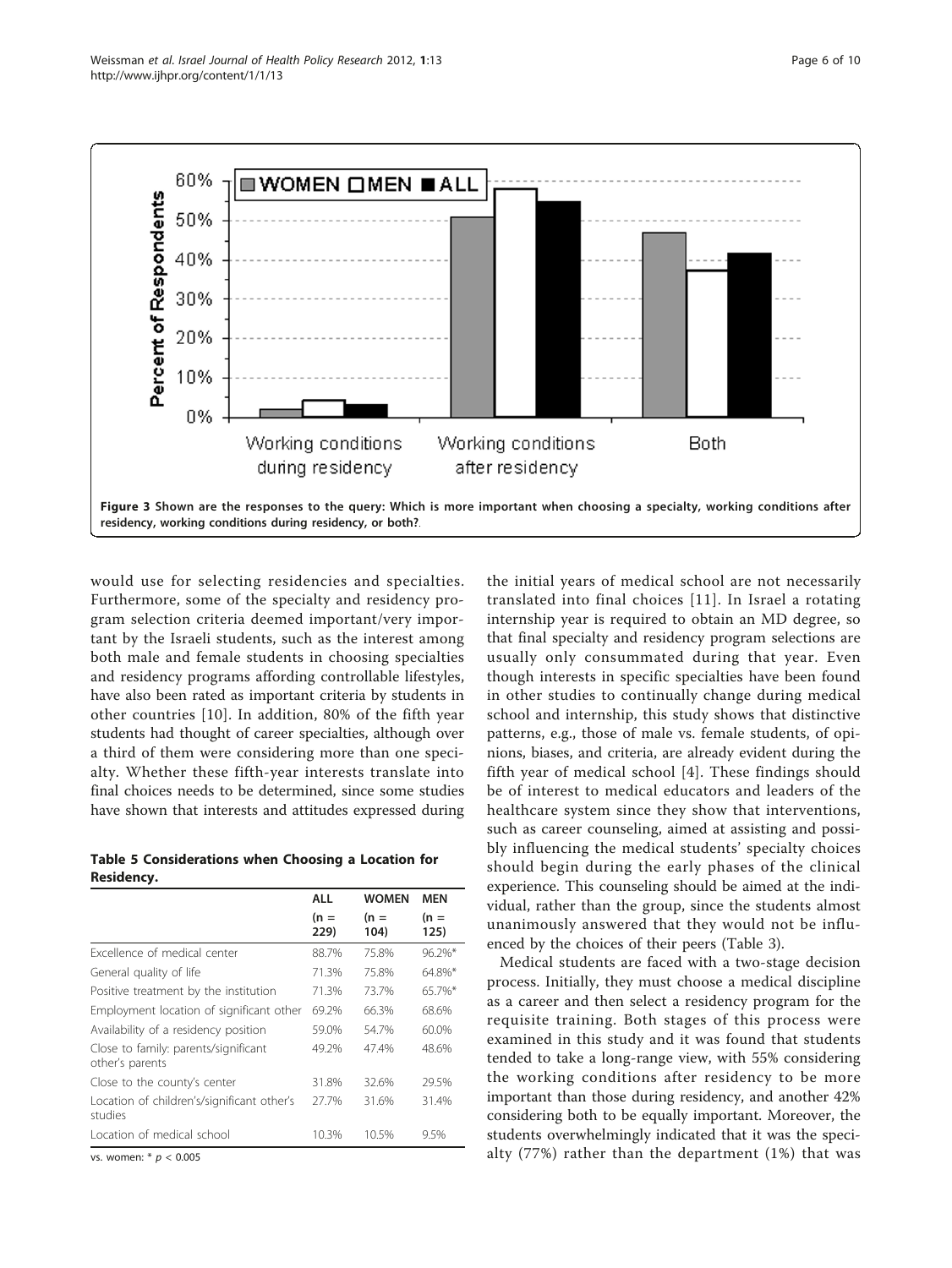<span id="page-6-0"></span>

more important when deciding on a residency program. These observations strengthen the arguments that when recruiting students to a specialty much of the thrust should be on the challenges, rewards, working conditions, and remuneration after residency. This does not preclude providing information about a specialty's residency requirements or a department's training program, but it is important to realize that this information is often secondary, since the students' initial major decision is which medical discipline to pursue.

This study also examined the importance assigned by students to various criteria used to select a specialty and then a residency program. More than two-thirds of the men and women indicated that they wanted an interesting and challenging bedside specialty that afforded control over their lifestyle and provided a reasonable relationship between salary and lifestyle. This importance given by both men and women medical students to controllable lifestyle and the relationship between remuneration and lifestyle has also been observed among medical students in countries such as the United States and Canada [[12](#page-9-0)]. It has been ascribed to the desire of this generation to lead lifestyles that balance work and family/leisure activities [\[13\]](#page-9-0). The latter was further reflected in the female, as opposed to the male, medical students wanting to pursue specialties that allow for daytime work only. In other studies this criterion was associated with the emphasis placed by women students on family life and raising children [[14](#page-9-0)]. This was further shown by the interest the women students displayed in pediatrics and psychiatry, which in Israel are specialties with controllable lifestyles. Alternately, the men were more interested in specialties that were procedure/surgery oriented and were well remunerated, ostensibly by providing opportunities for private practice. This pattern was also demonstrated by more men than women replying that they had chosen medicine because of its economic potential. Comparable genderassociated selection criteria patterns have been reported from other parts of the world [[15](#page-9-0)]. However, with the proportion of female medical students frequently exceeding 50% in many countries, the surgical specialties are beginning to adapt and become more attractive to them [\[16,17\]](#page-9-0).

Criteria for choosing a residency program and its location yielded significant differences between male and female students that mirrored the responses to the queries about specialty selection. Namely, significantly more women wanted short residencies with few on-calls and limited work hours that they knew about from the start of their residencies, factors also noted as important to women in other studies that examined how residency programs are selected [[18](#page-9-0)]. Alternately, significantly more men than women rated as important residency programs that involved much "action" and required them to assume much responsibility for making clinical decisions. More men also considered it important that there be an opportunity to do research during residency. This greater importance placed by male students on being able to perform research was also found among the criteria for selecting a specialty and among the reasons for choosing medicine as a career. This observation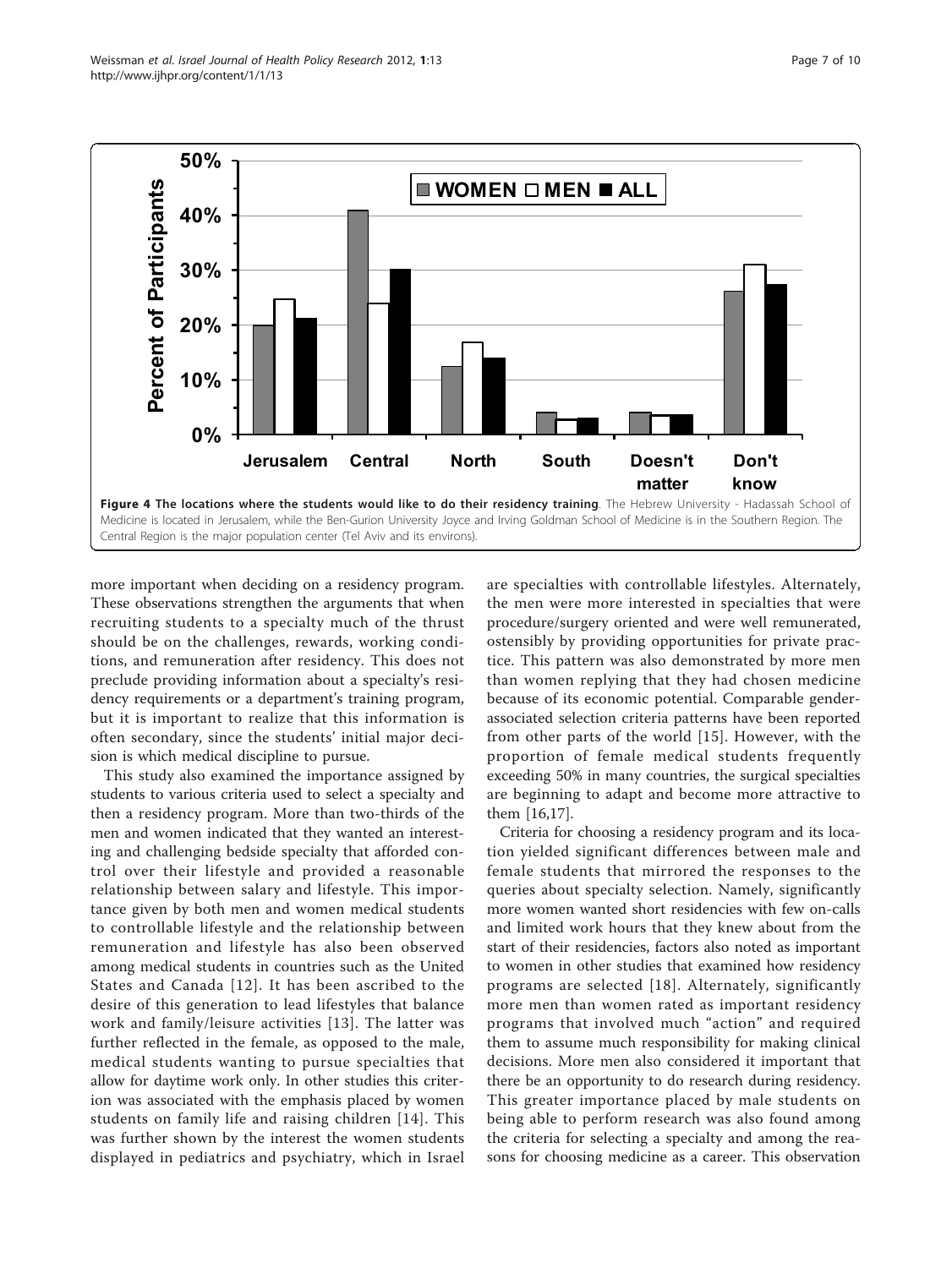might have implications for the future of Israeli academic medicine in light of the increasing proportion of women pursing a medical career. Despite the differences between the genders, over 80% of the male and female students answered that it was important/very important to select challenging and interesting residency programs that were characterized by good interpersonal relationships between staff members and that provided much teaching (Table [4](#page-4-0)). Furthermore, 71% of the students indicated that positive treatment by the institution was important when selecting a residency program (Table [5](#page-5-0)). This importance placed on the workplace atmosphere and didactics was also observed among students in other countries who were considering emergency medicine and obstetrics/gynecology residency programs, and rated a friendly environment as one of their most important selection criteria [[19,20](#page-9-0)]. Similar results were reported from a survey of Canadian family practice residents, where more than 50% replied that the ability to learn and work in a friendly professional environment was an important factor in choosing a training program [[21\]](#page-9-0).

Previous studies of criteria students worldwide use to select a residency program showed that the program's reputation, prestige, and location are among the major factors students utilize when selecting a program [[21](#page-9-0)-[24\]](#page-9-0). These results were echoed by the responses of the Israeli students, where over 60% indicated that they wanted to attend a residency program in a specific location within Israel. Furthermore, over 50% of men and women students considered it important that the residency program be in a leading department in the specialty and located in a large university medical center, although excellence of the medical center was significantly more important to men than women when choosing a location for their residency. These results are in contradistinction to the almost absolute lack of interest among the medical students in doing residencies in hospitals located in the country's peripheral areas. This observation was especially interesting since the students in this study were attending medical schools located away from the major population center. However, only about 10% replied that the location of their medical school was an important factor in deciding the location of their residency program, and almost a third indicated that living in the major population center (the central part of the country) was an important factor. In fact the students' wishes to do their residencies in leading departments in their selected specialty located in large, excellent medical centers can be construed as a euphemism for the large university hospitals located in the major population center. These series of responses point to a major problem for the Israeli healthcare system with filling residency positions in hospitals in the periphery in the future. Recruiting medical students to residencies in peripheral (or rural) areas, and ultimately having them remain there to practice, is an issue that is discussed in investigations emanating from different parts of the world [[25](#page-9-0)-[27\]](#page-9-0). In many countries efforts have been made to increase the number of rural physicians. These efforts, which have met with varying degrees of success, include recruiting medical students who reside in rural areas, rural-oriented medical curriculum, and rural rotations during medical school and residency [[25](#page-9-0),[27](#page-9-0),[28\]](#page-9-0). To increase the recruitment of quality medical students to residency programs in the country's peripheral areas, the Israeli healthcare leadership should consider similar initiatives. It is important to note that the newly signed collective bargaining agreement between the Israel Medical Association and the major employers provides for special incentives and additional salary for physicians working in the peripheral areas of the country.

This study also made additional important observations. Among them were the distinct differences in specialty and residency selection criteria patterns between students who expressed interest in family medicine, pediatrics, and internal medicine and those who did not. These different selection patterns could possibly be utilized to identify students as potential candidates to pursue primary care so that recruitment could be focused on them [[29](#page-9-0)]. Another interesting observation was that only a little more than a third of the students rated as important a specialty that required much teamwork, while over half reported that the ability to work as an independent practitioner was an important criterion. With medicine becoming more complex and bureaucratic, physicians are less often solo practitioners and more often members of healthcare teams. In recognition of this trend, some medical schools have added interprofessional education to their curriculum [[30\]](#page-9-0).

The limitations of this study are its examining only a limited number of selection criteria, while other factors undoubtedly also play a part in the selection process. However, the factors included in the questionnaires were those deemed important in similar studies performed worldwide. The aim was to limit the questionnaire to two pages so that it would not appear daunting to these students, many of whom stated that it was the first time in their medical school career that they had been formally confronted with such questions. In fact, many remarked that the questionnaire would make them begin to think more about their selection of a career specialty. The study was also limited to students attending two of the four Israeli medical schools. This was an advantage since it permitted the investigators to focus on getting a high response rate, which improved the validity of the study. In Israel there are about 300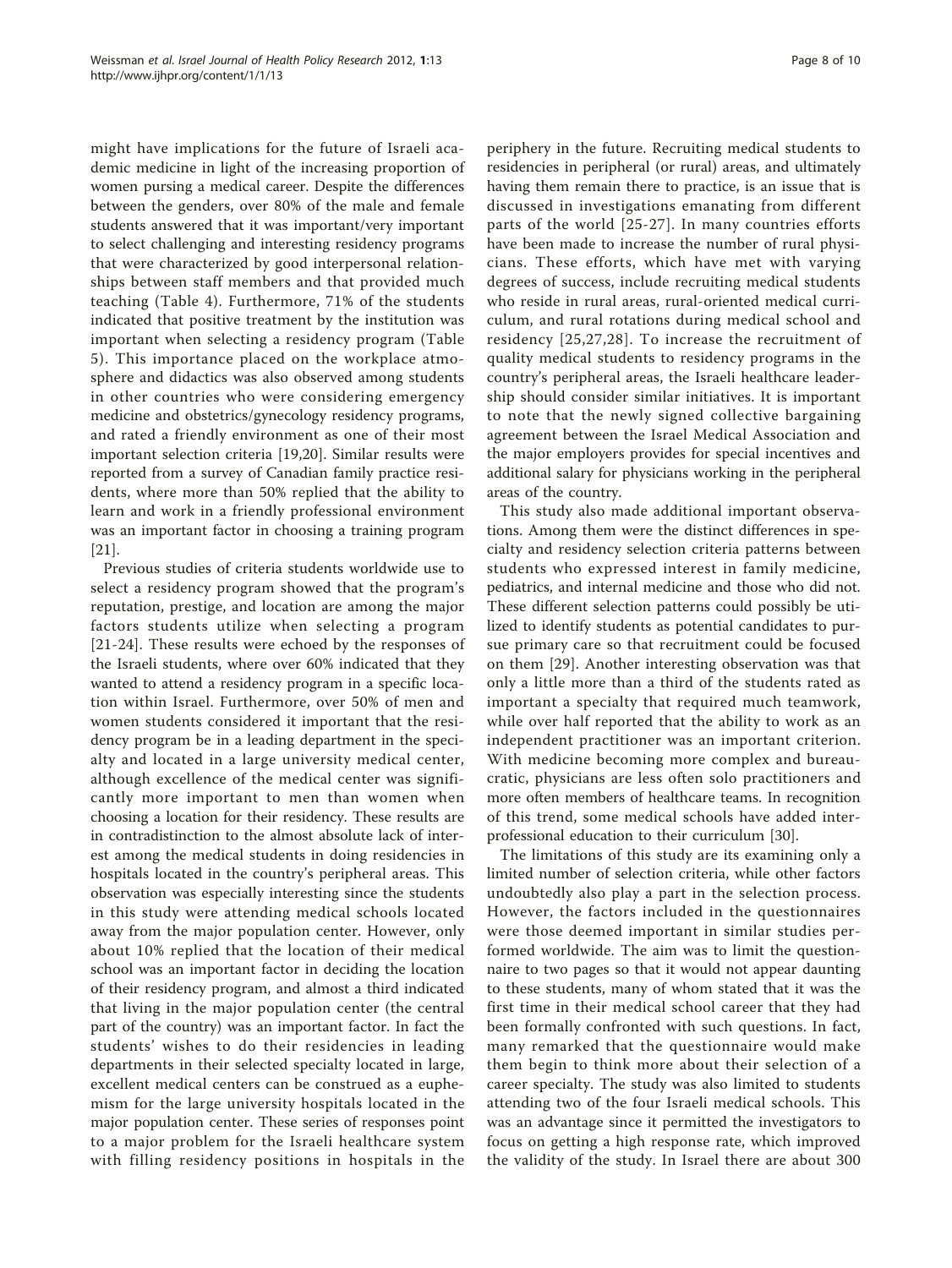medical students per year so that this study of more than 200 students over two years represents over a third of the 600 fifth-year medical students. In addition, there were no significant differences between the data collected from the two medical schools. Another limitation was that the definition of a peripheral hospital was left to the student and was not a priori defined for them. Despite this lack of definition there were no differences in the responses between students in Jerusalem and Beer-Sheva. A further limitation is that this is an initial study that does not examine whether counseling or providing information during the fifth-year actually influences specialty choice. This should be the subject of a subsequent interventional study.

# Conclusions

The fifth-year Israeli medical students had already begun considering criteria to use when choosing a medical specialty and residency program. It is interesting to note that the criteria the Israeli students deemed important were similar to those considered important by students from other countries. This included wanting interesting, challenging, and advancing specialties with reasonable relationships between lifestyle and income. In addition, they did not want residency programs in the periphery (rural areas) of the country. The differences between the responses of male and female medical students were also comparable to the differences found among students in other countries. These findings are not unexpected in an increasingly globalized world and the characteristics of Generations X and Y. Furthermore, about eighty percent of the students had already identified one possible specialty as a career, which is also similar to the number observed elsewhere [[4,5](#page-9-0)]. These observations, thus, identify the fifth-year of medical school as an appropriate time to provide students with information and guidance as they begin to solidify their perceptions and ideas about the various specialties. This observation is important given the lack of formal career counseling and mentoring provided to Israeli students by their medical schools and during internship (which are formally under the aegis of the medical schools). Studies such as the present one should thus serve as an impetus to medical educators and the leaders of the healthcare system to begin to take a greater interest in the career selection by medical students and interns [[31\]](#page-9-0). Increased interest in specialty selection is especially timely since the Israeli healthcare system is bedeviled by a maldistribution of medical specialists, with shortages in key specialties, such as anesthesiology and general surgery, threatening the future functioning of the system [[6,7](#page-9-0)]. Moreover, the leadership needs to use these data to design selection processes, medical school curriculum experiences, role model exposure, career counseling

services, and incentives to address the shortages of physicians in certain specialties.

#### Acknowledgements

The authors would like to thank the medical students who participated in this study. This study was supported by a grant from The Israel National Institute for Health Services and Health Policy Research.

#### Author details

<sup>1</sup>Department of Anesthesiology and Critical Care Medicine, Hadassah-Hebrew University Medical Center, Hebrew University - Hadassah School of Medicine, Jerusalem, Israel. <sup>2</sup>Department of Nursing, Hadassah - Hebrew University Medical Center, Henrietta Szold Hebrew University - Hadassah School of Nursing, Jerusalem, Israel. <sup>3</sup>Department of Orthopedic Surgery, Hadassah-Hebrew University Medical Center, Hebrew University - Hadassah School of Medicine, Jerusalem, Israel. <sup>4</sup>Department of Obstetrics and Gynecology, Hadassah-Hebrew University Medical Center, Hebrew University - Hadassah School of Medicine, Jerusalem, Israel. <sup>5</sup>School of Continuing Medical Education and Senior Lecturer, Department of Family Medicine, Ben-Gurion University Joyce and Irving Goldman School of Medicine, Beer-Sheva, Israel.

#### Authors' contributions

CW - concept, design, data collection and analysis, and manuscript writing. RYZR - design, data collection and analysis, revision of manuscript. JES concept, design, review and revision of manuscript. YGW - design, data analysis and interpretation, review of manuscript. AA - design, data collection, review and revision of manuscript. UE - design, review and revision of manuscript. HT - concept, design of questionnaire, data collection, review and revision of manuscript. All the authors read and approved the final manuscript.

#### Authors' information

Charles Weissman is the Chairman of the Department of Anesthesiology and Critical Care Medicine, Hadassah - Hebrew University Medical Center and a Professor of Anesthesiology at the Hebrew University - Hadassah School of Medicine, Jerusalem, Israel.

Rachel Yaffa Zisk-Rony is research mentor for the pediatric and obstetrical nursing staff of the Hadassah - Hebrew University Medical Center and a faculty member at the Henrietta Szold School of Nursing of the Hebrew University and Hadassah, Jerusalem, Israel.

Josh Schroder is a resident in the Department of Orthopedic Surgery Hadassah - Hebrew University Medical Center and an Instructor of Orthopedic Surgery at the Hebrew University - Hadassah School of Medicine, Jerusalem, Israel.

Yoram Weiss is the Head of the Department of Anesthesiology, Division of Anesthesiology and Critical Care Medicine, Hadassah - Hebrew University Medical Center and an Associate Professor of Anesthesiology at the Hebrew University - Hadassah School of Medicine, Jerusalem, Israel. He is also an Adjunct Associate Professor in Anesthesiology at the University of Pennsylvania School of Medicine, Philadelphia, PA.

Alex Avidan is an attending anesthesiologist Department of Anesthesiology and Critical Care Medicine, Hadassah - Hebrew University Medical Center and a Lecturer in Anesthesiology at the Hebrew University - Hadassah School of Medicine, Jerusalem, Israel.

Uriel Elchalal is the Director of the High-Risk Obstetrics Clinic at the Hadassah - Hebrew University Medical Center and an Associate Professor of Obstetrics and Gynecology, Hebrew University - Hadassah School of Medicine, Jerusalem, Israel.

Howard Tandeter is the Director of the School of Continuing Education and a Senior Lecturer in Family Medicine at the Ben Gurion University School of Medicine, Be'er Sheva, Israel.

#### Competing interests

The authors declare that they have no competing interests.

Received: 27 June 2011 Accepted: 12 March 2012 Published: 12 March 2012